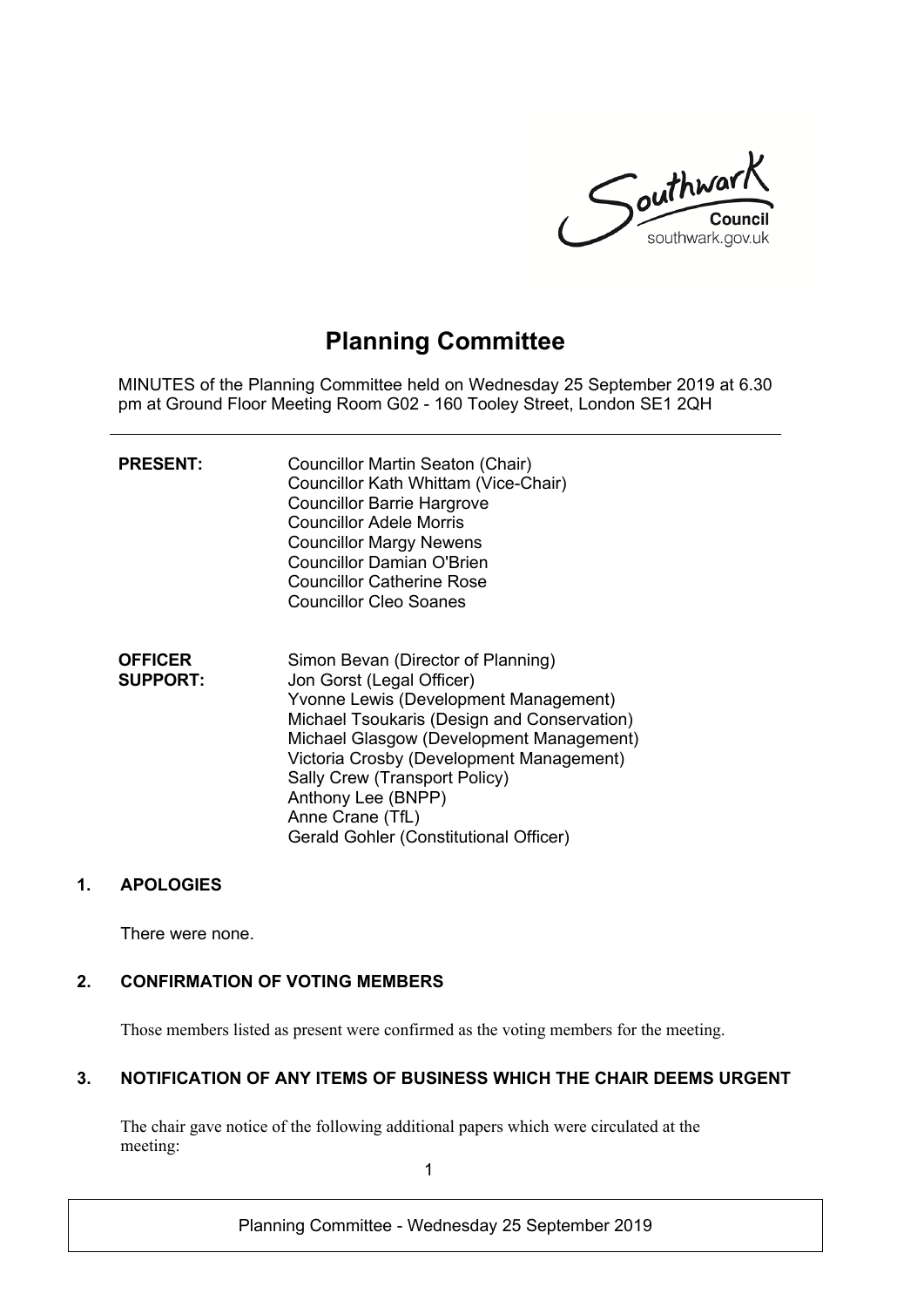- Addendum report relating to item 5.1
- Members' pack relating to item 5.1.

## **4. DISCLOSURE OF INTERESTS AND DISPENSATIONS**

None were declared.

## **5. DEVELOPMENT MANAGEMENT**

## **RESOLVED:**

- 1. That the determination of planning applications, or formal observations and comments, the instigation of enforcement action and the receipt of the reports included in the agenda be considered.
- 2. That the decisions made on the planning applications be subject to the conditions and/or made for the reasons set out in the reports unless otherwise stated.
- 3. That where reasons for decisions or conditions are not included or not as included in the reports relating to an individual item, they be clearly specified.

## **5.1 LAND BOUNDED BY LOWER ROAD, REDRIFF ROAD, QUEBEC WAY AND SURREY QUAYS ROAD AND SITE AT ROBERTS CLOSE, SE16**

**Planning application number: 18/AP/1604** 

### **PROPOSAL**

*Hybrid application seeking detailed planning permission for Phase 1 and outline planning permission for future phases, comprising:*

*Outline planning permission (all matters reserved) for the demolition of all existing structures and redevelopment to include a number of tall buildings(up to 138m AOD) and up to 656,200sqm (GEA) of floorspace comprising the following mix of uses: retail (Use Classes A1-A5), workspace (B1), hotel (C1), residential (C3), assisted living (C2), student accommodation, leisure (including a cinema) (D2), community facilities (including health and education uses) (D1), public toilets, nightclub, flexible events space, an energy centre, an interim and permanent petrol filling station, a primary*

*electricity substation, a secondary entrance for Surrey Quays Rail Station, a Park Pavilion, landscaping including open spaces and public realm, works to the Canada Water Dock, car parking, means of access, associated infrastructure and highways works and demolition or retention with alterations of the Press Hall and Spine Building of the Printworks; and*

*Detailed planning permission for the following Plots in Phase 1:*

- *Plot A1 (south of Surrey Quays Road and west of Deal Porters Way) to provide uses comprising retail (A1-A5), workspace (B1) and 186 residential units (C3) in a 6 and 34 storey building (129.4m AOD), plus a basement;*
- $\mathcal{D}$ *Plot A2 (east of Lower Road and west of Canada Water Dock) to provide a leisure*